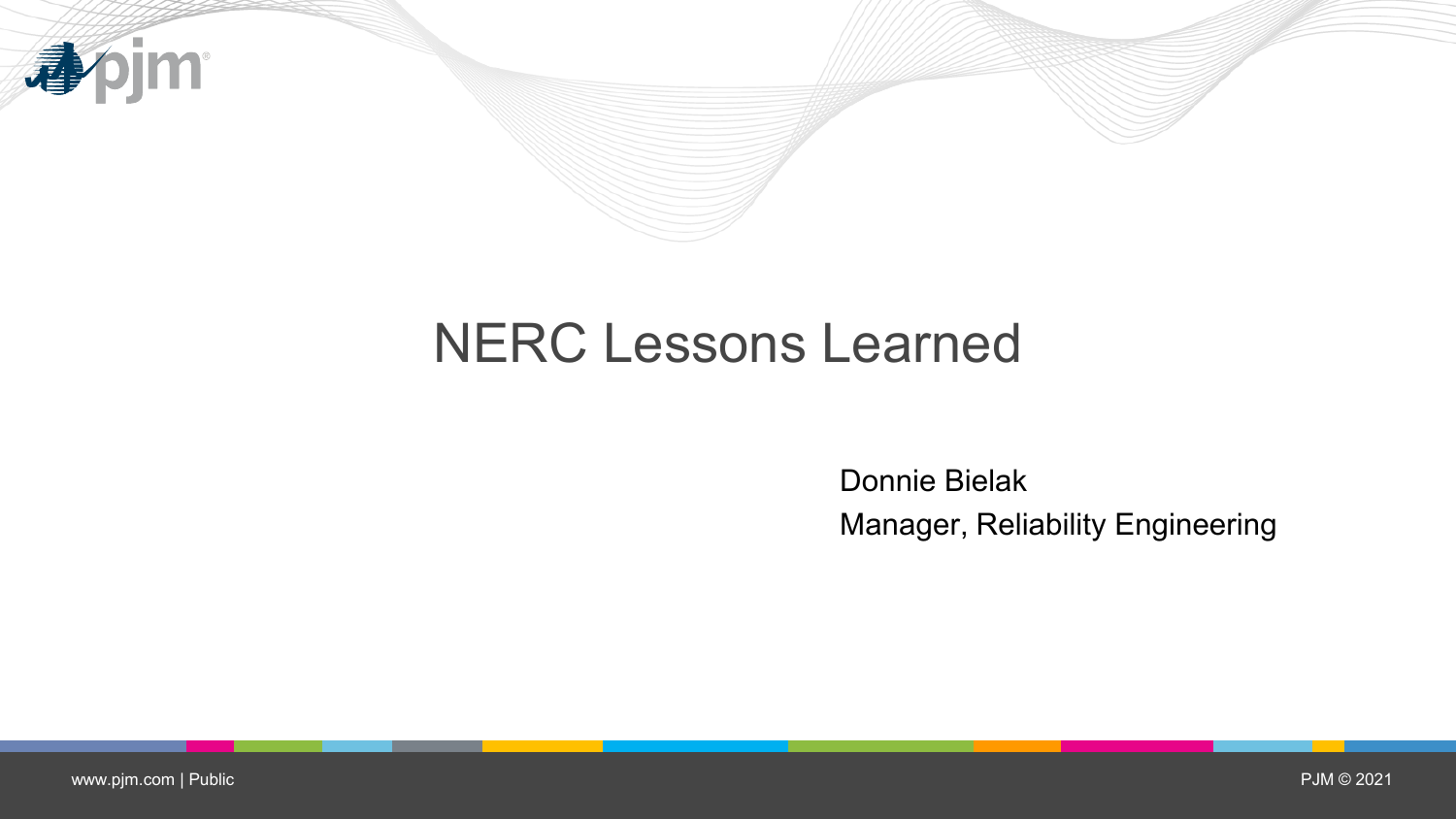

# Pandemic Response<sup>[1]</sup>



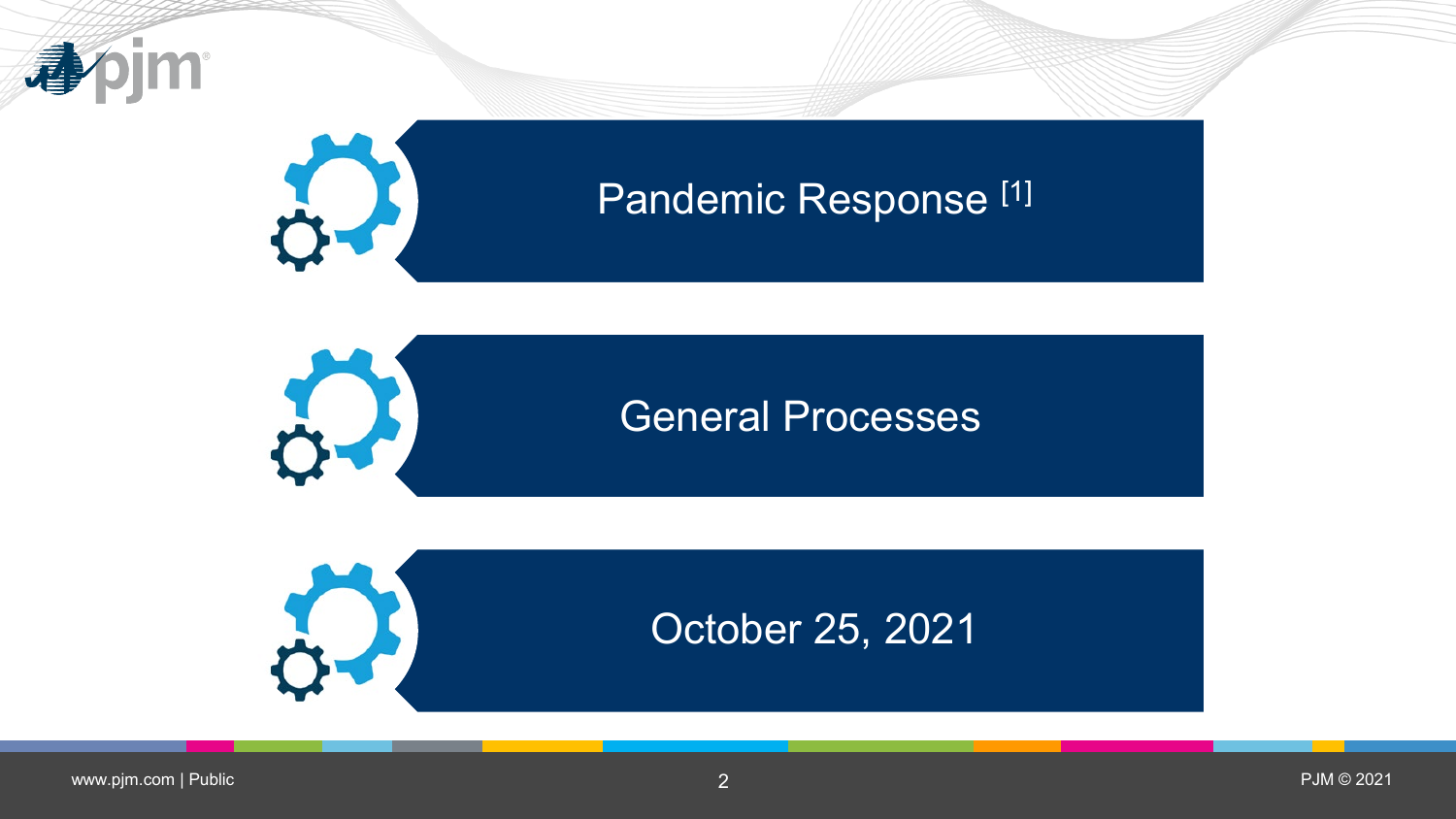



- COVID-19 pandemic resulted in actual use of business continuity plans (BCP) early in 2020
- Can be expected that adjustments will need to be made
- Generic actions taken initially to cover a wide range of circumstances
- Adjustments and improvements made after more is known
- Learn lessons to improve effectiveness of future pandemic response plans and other scenarios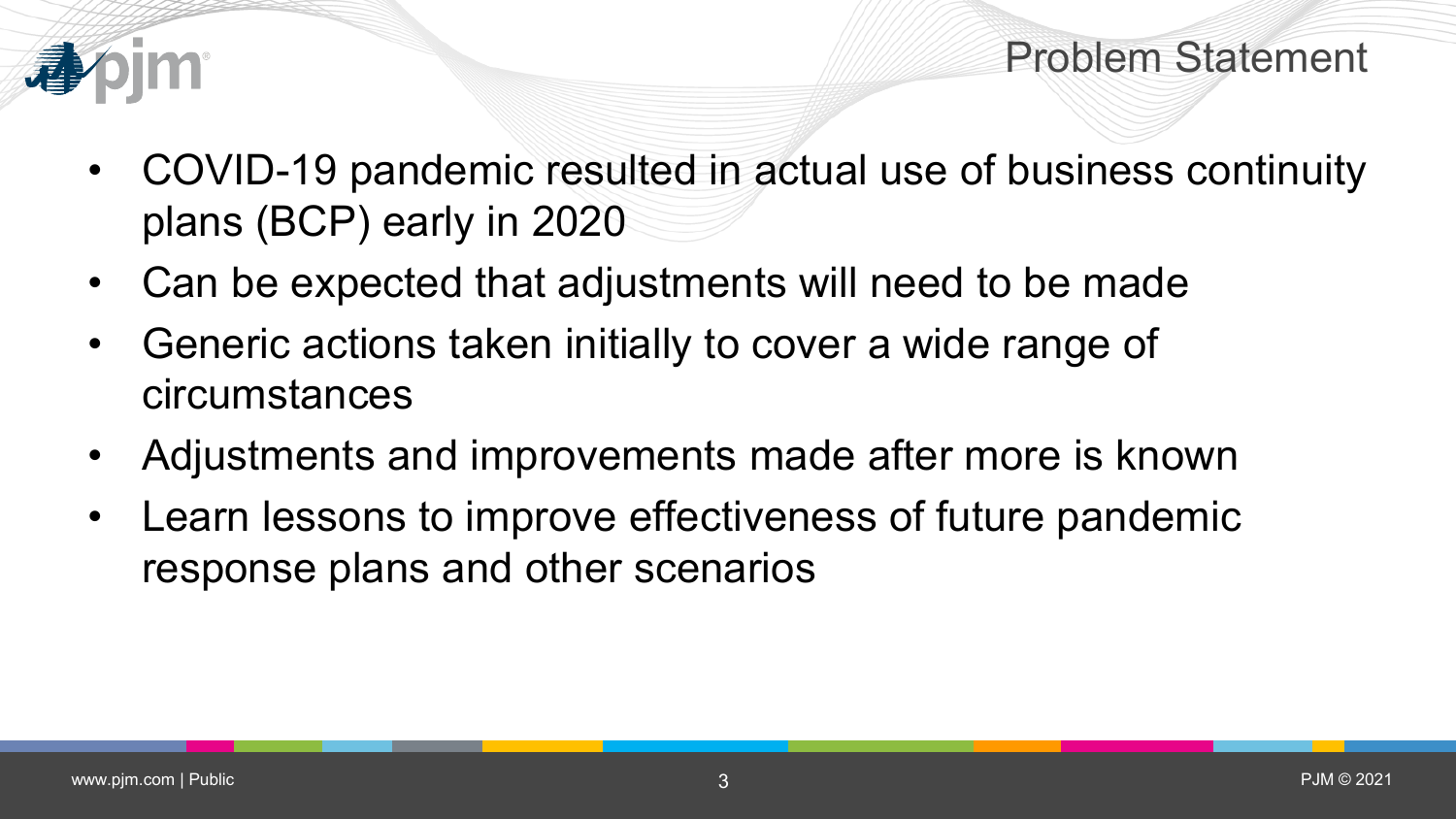

- DOE, FERC, NERC, and NATF Epidemic/Pandemic Response Plan Resource [2]
- BCPs need to be re-examined, adjusted, and communicated when exercised in a real world case
- Consider updating plans for primary and back up control centers to ensure that in the event primary center need to be evacuated for virus exposure the backup center is readily available
- Entities had to review work practices and make modifications to ensure work needed to maintain system reliability can continue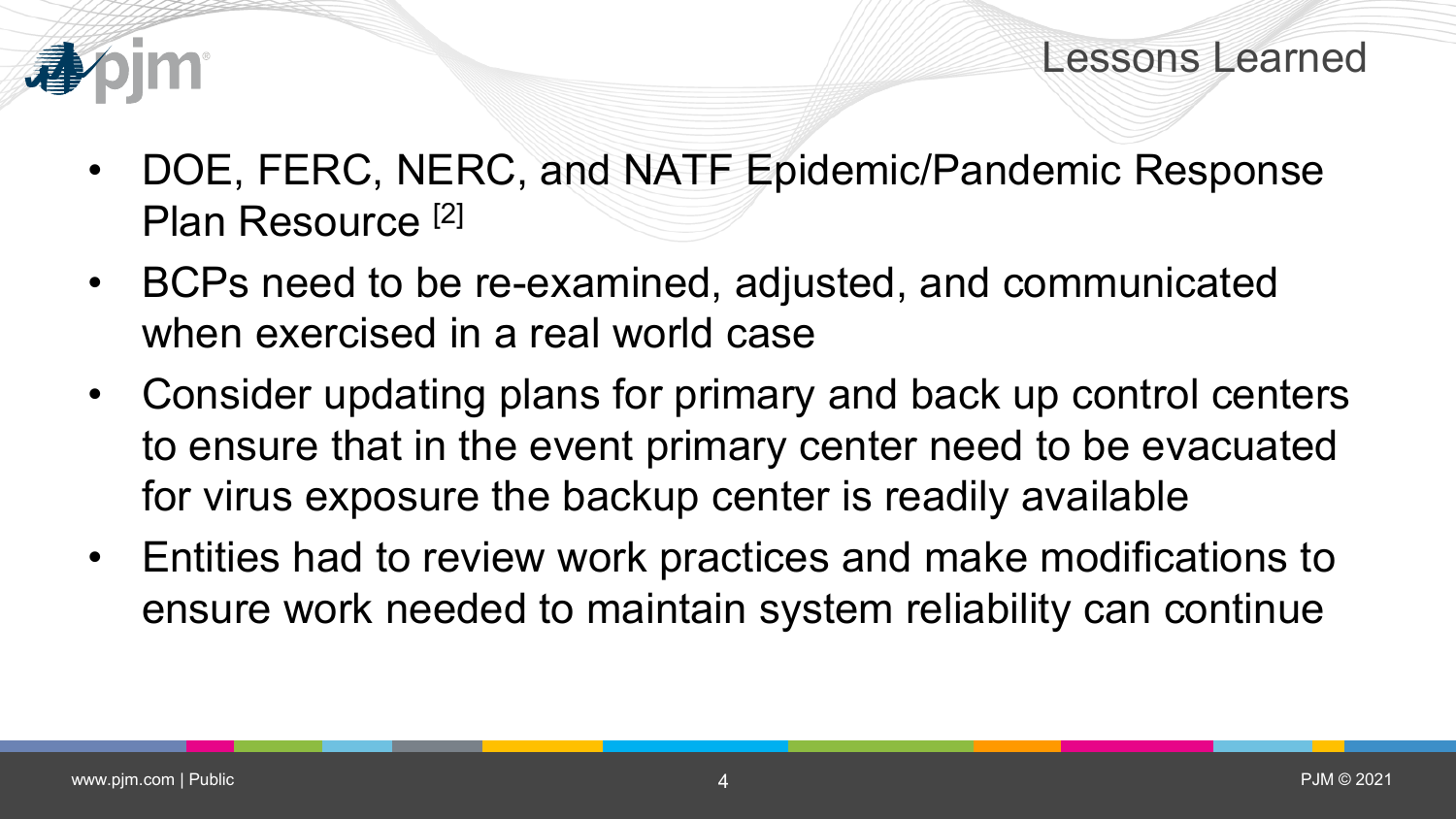

- Communication between entities is an area that should be reviewed in BCP
- Reopening/return to the workplace milestones need to be communicated when defined
- The main transportable experience from the COVID-19 responses were expanded and improved WFH processes
- Consider the psychological and mental health needs of employees as well as their knowledge levels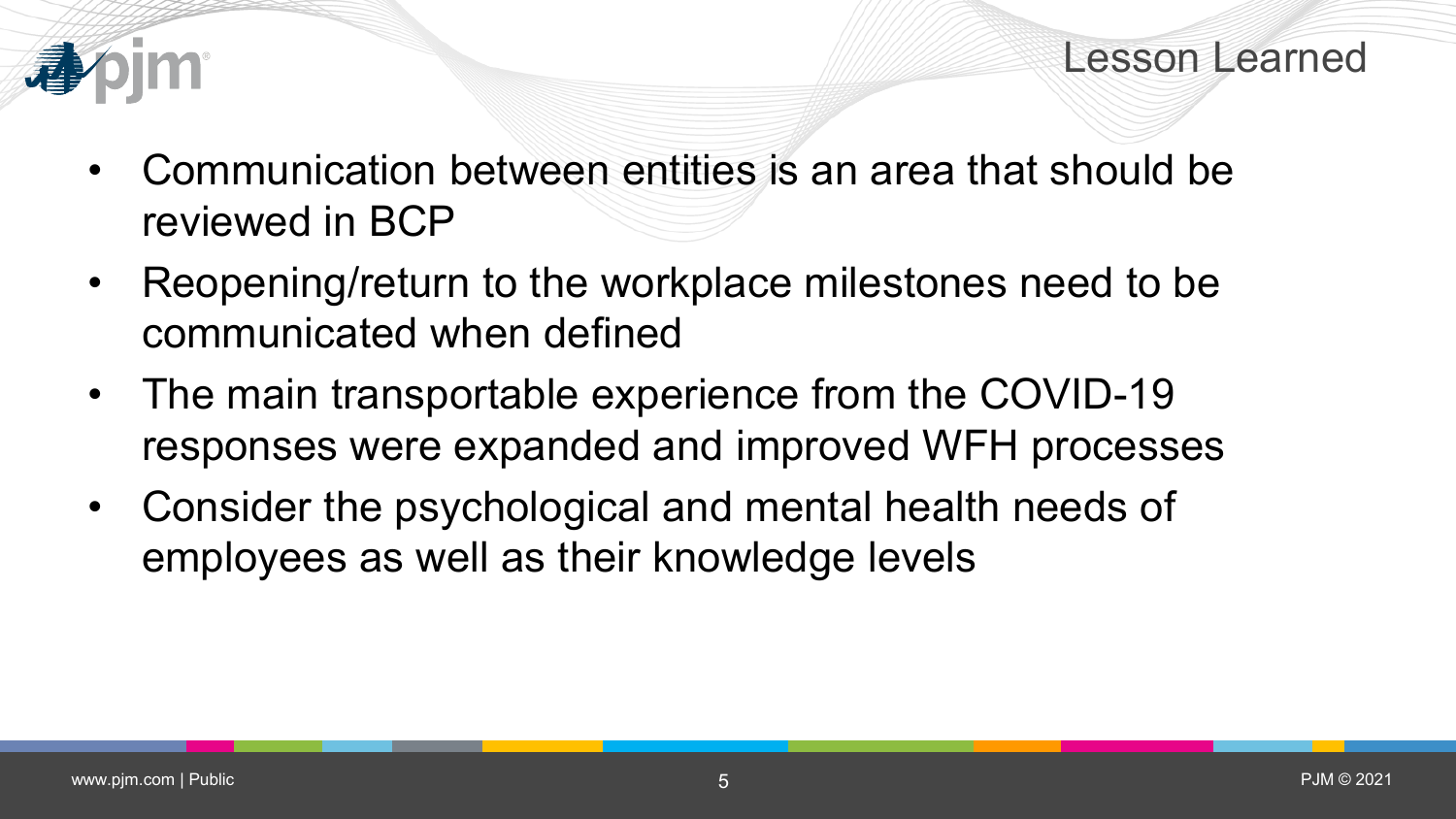



#### [1] Pandemic Response

[https://www.nerc.com/pa/rrm/ea/Lessons%20Learned%20Document%20Librar](https://www.nerc.com/pa/rrm/ea/Lessons%20Learned%20Document%20Library/LL20211001_Pandemic_Response.pdf) y/LL20211001 Pandemic Response.pdf

[2] Epidemic/Pandemic Response Plan Resource [https://www.natf.net/docs/natf/documents/resources/resiliency/epidemic](https://www.natf.net/docs/natf/documents/resources/resiliency/epidemic-pandemic-response-plan-resource.pdf)pandemic-response-plan-resource.pdf